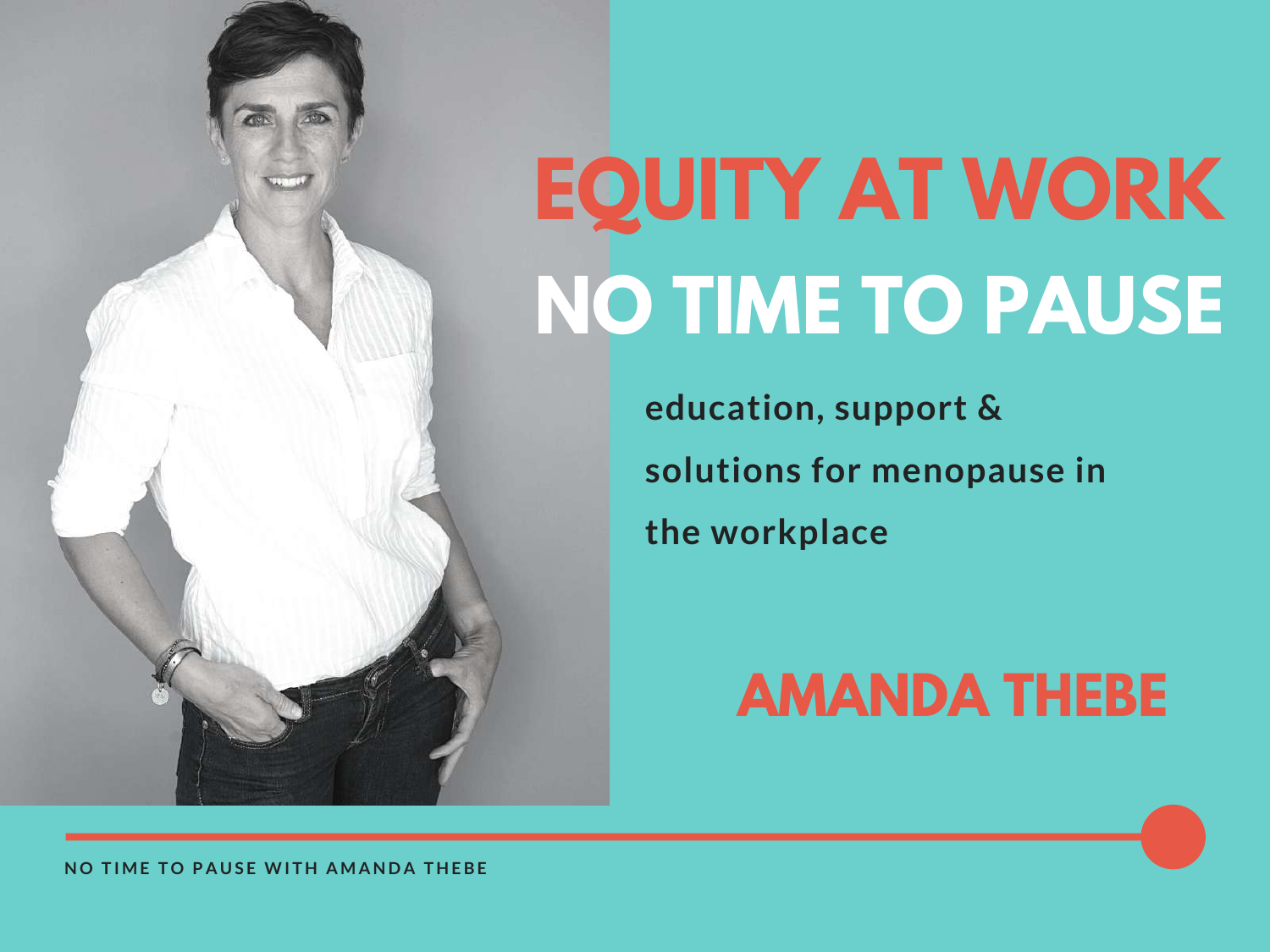

### **how is menopause a workplace issue?**

By 2025 there will be 1 billion women in menopause globally, currently in Canada 46% of the female workforce are menopausal. Yet in a recent survey, 72% of women felt unsupported and unable to speak up with their managers.

Many women struggle to cope with symptoms that impact their quality of life, which ultimately impacts their employment as reduced productivity, more time off work and in some cases, resigning from their job.

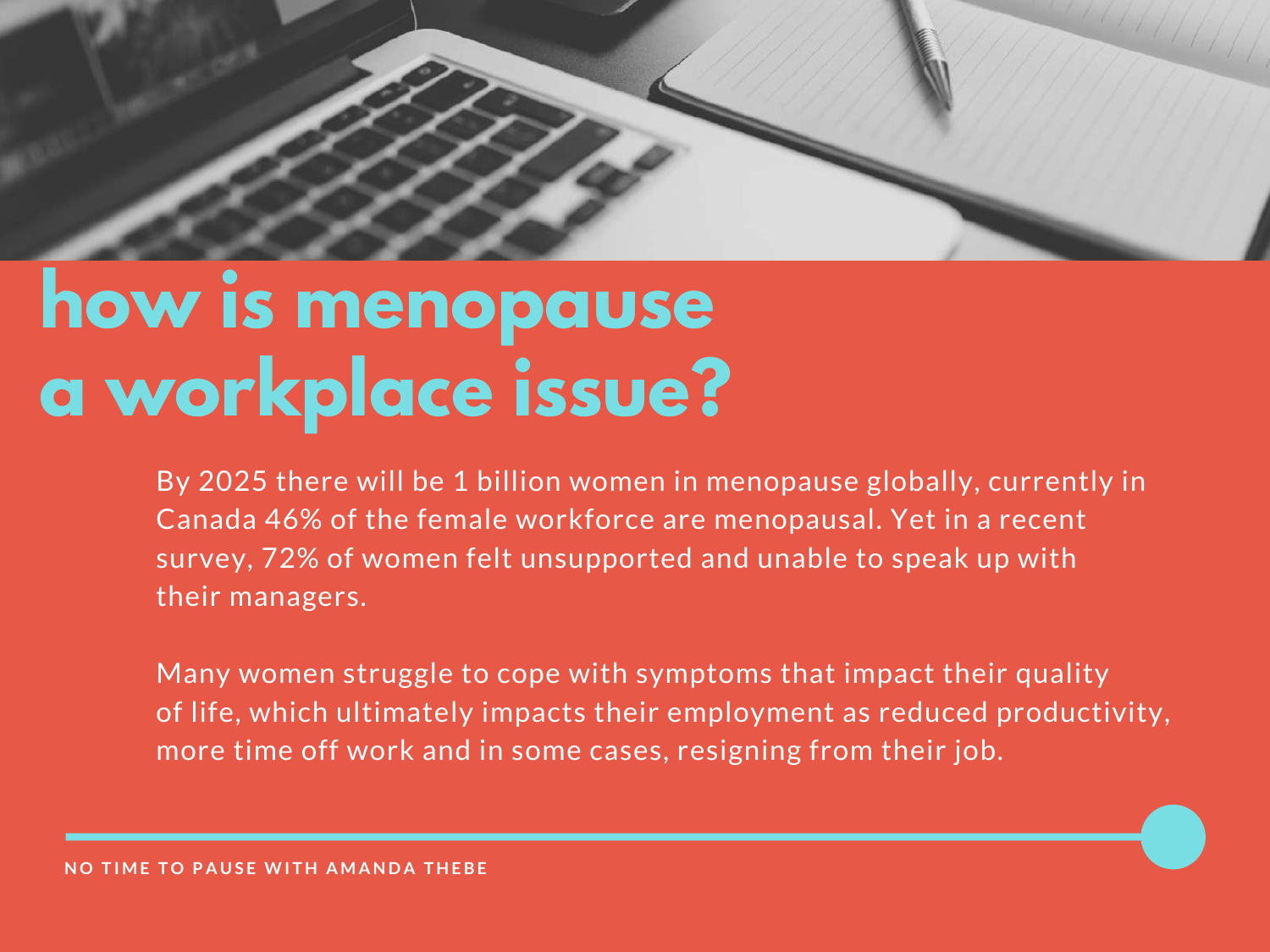#### **the stats**

**1 in 3 women considered giving up their job due to menopause**

$$
\pmb{62\%}
$$

of women felt their menopausal symptoms led to a moderate impact on their work. 18% said it had an extreme impact.

**96%**

of women wanted menopause training and resources in their workplace

**70%**

of women would not discuss menopause with their managers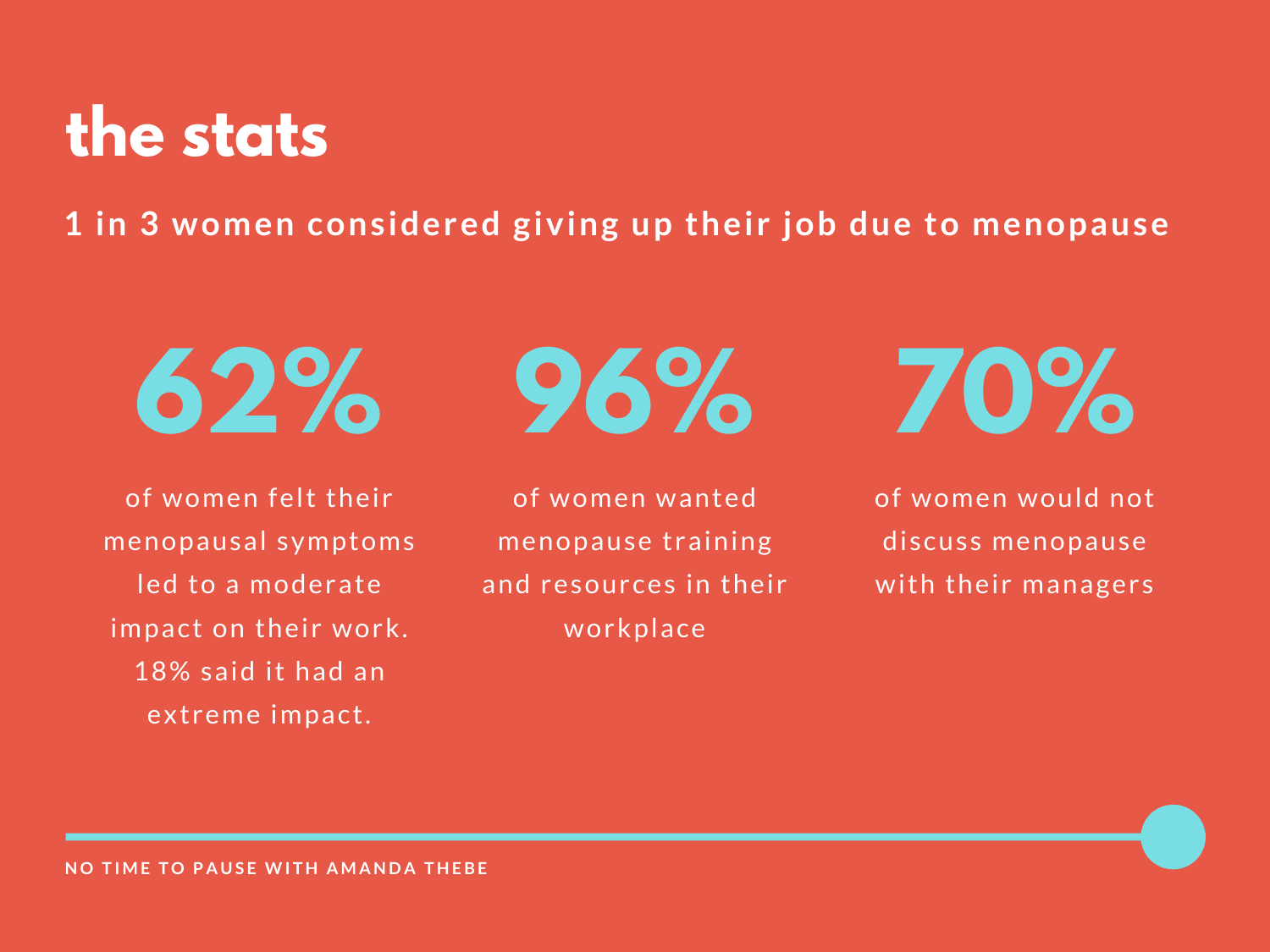## **cost & burden to employers**

**"symptom-related lateness for work, lost productivity due to medical appointments during working hours [and] women who reduce their working hours due to symptoms".**



**work productivity loss because of menopause symptoms and increased utilization of medical resources (121% higher)**

**global burden on healthcare of menopausal women experiencing vasomotor symtoms**

**\$150 billion**

**global burden on the economy due to productivity losses**

NO TIME TO PAUSE WITH AMANDA THEBE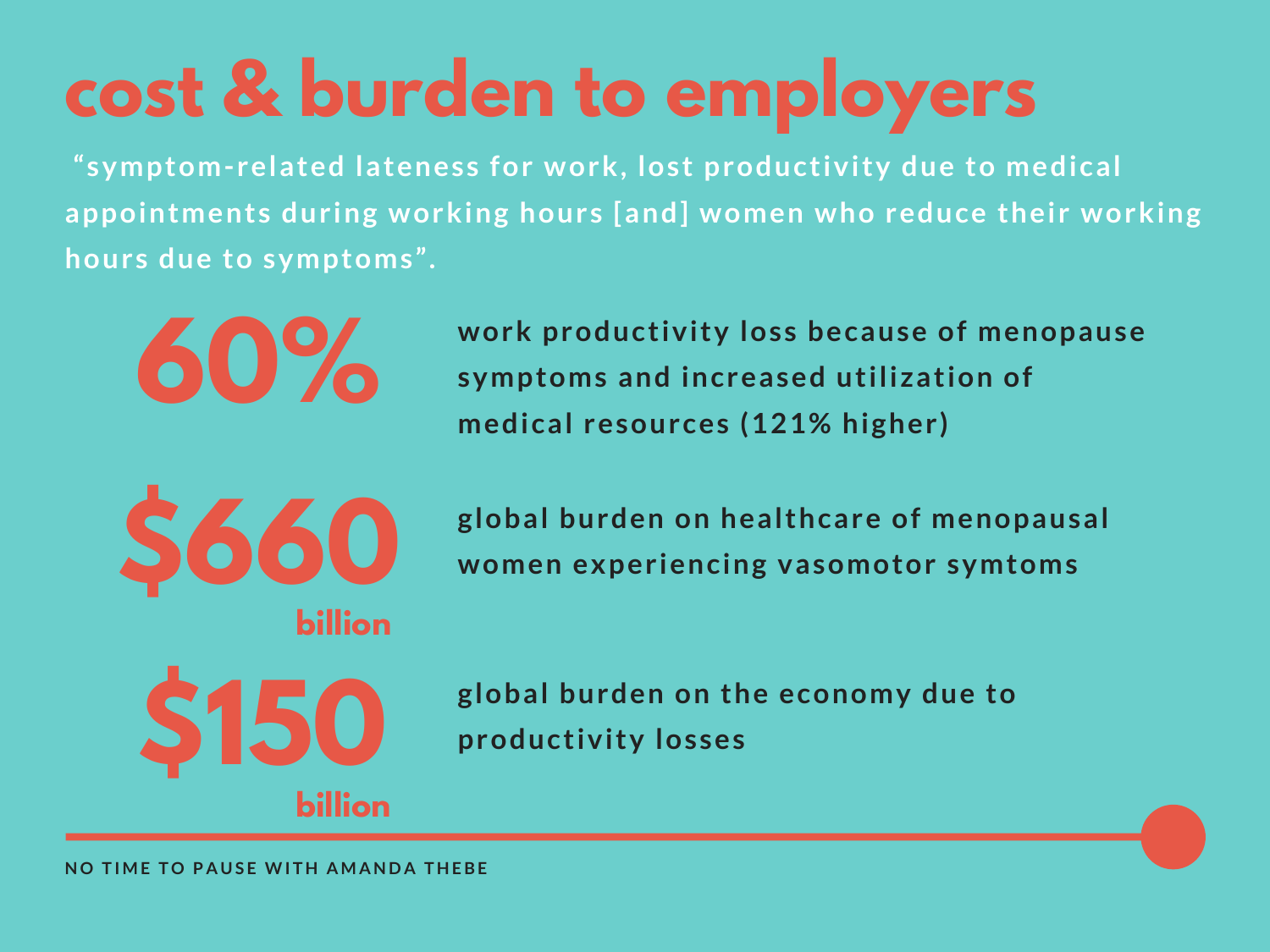### **Solutions**

**I work with your organisation to deliver the following:**

- **Intro to Menopause**
- **Management Menopause Training**
- **6-Step Blueprint of Workplace Solutions**